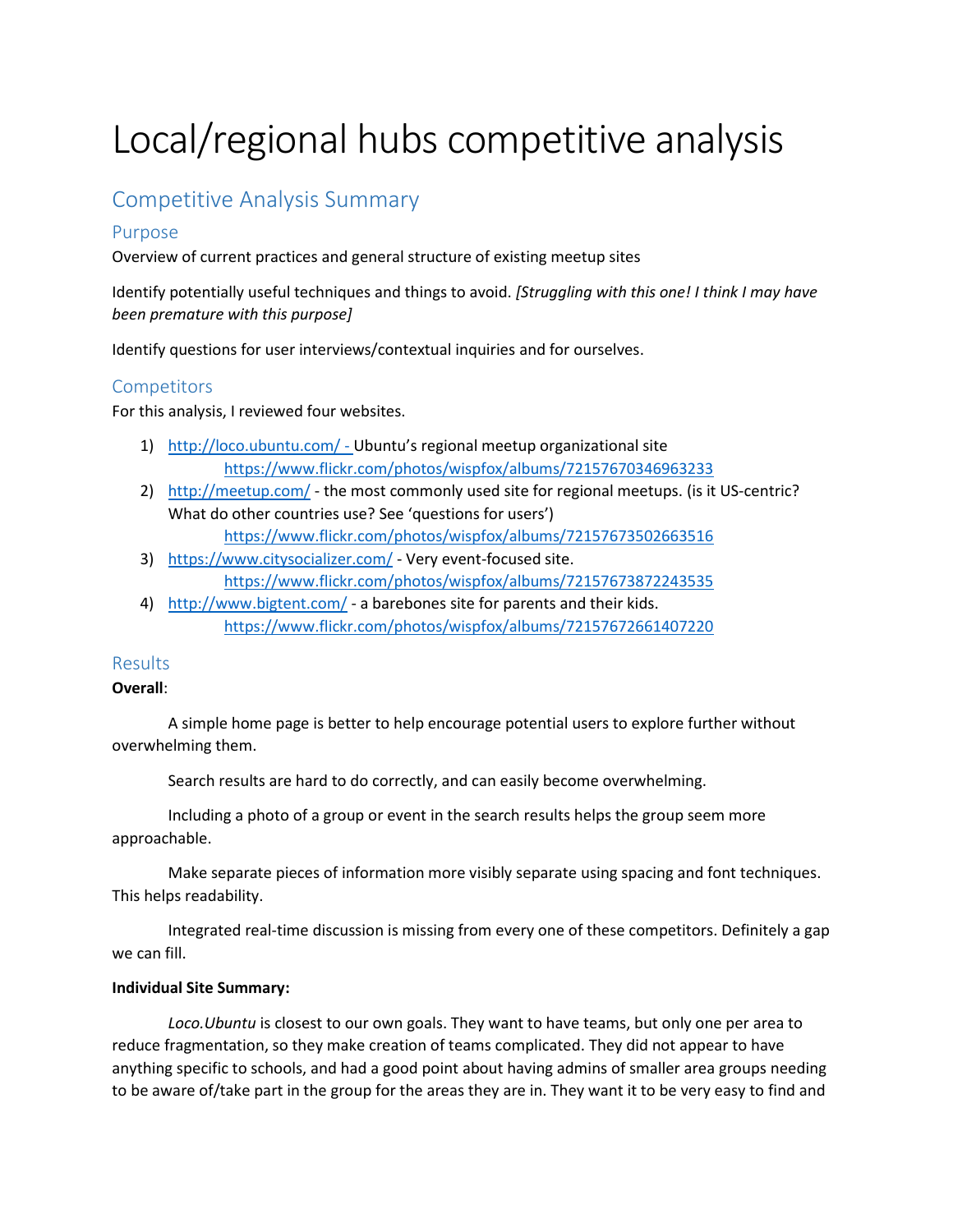join teams and events, so those are easy to do. Discussion is not as well incorporated as I think we would like it to be for our purposes. I have no real sense of how difficult suggesting/creating events is, as I did not join a team (and suspect that an admin is the one to do so anyway, which I would not be).

*Meetup.com* wants to make creating groups, attending meetups, and just generally doing things with other people as easy as possible. It's got the easiest mechanism to create new groups, join groups, suggest events, join events, and discuss things of the four. We may, however, not \_want\_ all of it to be easy peasy. Given that groups in Fedora are representing Fedora, group creation may want to be closer to the Ubuntu level of complexity.

*Citysocializer* wants people to go out and do things. There is very little on-site discussion, and no groups. It's all about the events.

*Bigtent* appears to be meant for group creators, rather than for group users. So creating a group, and the homepage, are very clean and clear and simple. The actual sites for groups need a lot of help.

#### **Questions for users**:

What are people currently using?

What are their thoughts on the existing method?

#### **Questions for us**:

Do we want to allow people to search on both group and event keywords? It might be difficult to know what words to use in either case. Do we want to suggest events/groups based on existing linkages (existing people they follow, existing teams they are part of)?

Which users? Fedora ambassadors, where? Non-ambassadors, where? i18n?

How much information should be visible to the public (ie people who are not logged in) about groups or events? How about to people who are logged in but not part of that group?

What, if anything, do we want to do about verification of teams? Only allow confirmed ambassadors to create them? What about if an ambassador goes away? Does the 'this has had no activity in [foo]' suffice to explain that something is not active? How will they show up in searches if active/not active/archived?

How easy do we want to make creating a team or event? Or suggesting an event? Creating teams seems pretty complicated on Ubuntu, but that also helps reduce fragmentation. I have no idea how most of the competitors handle creating events, but it's really, really easy on citysocializer.com.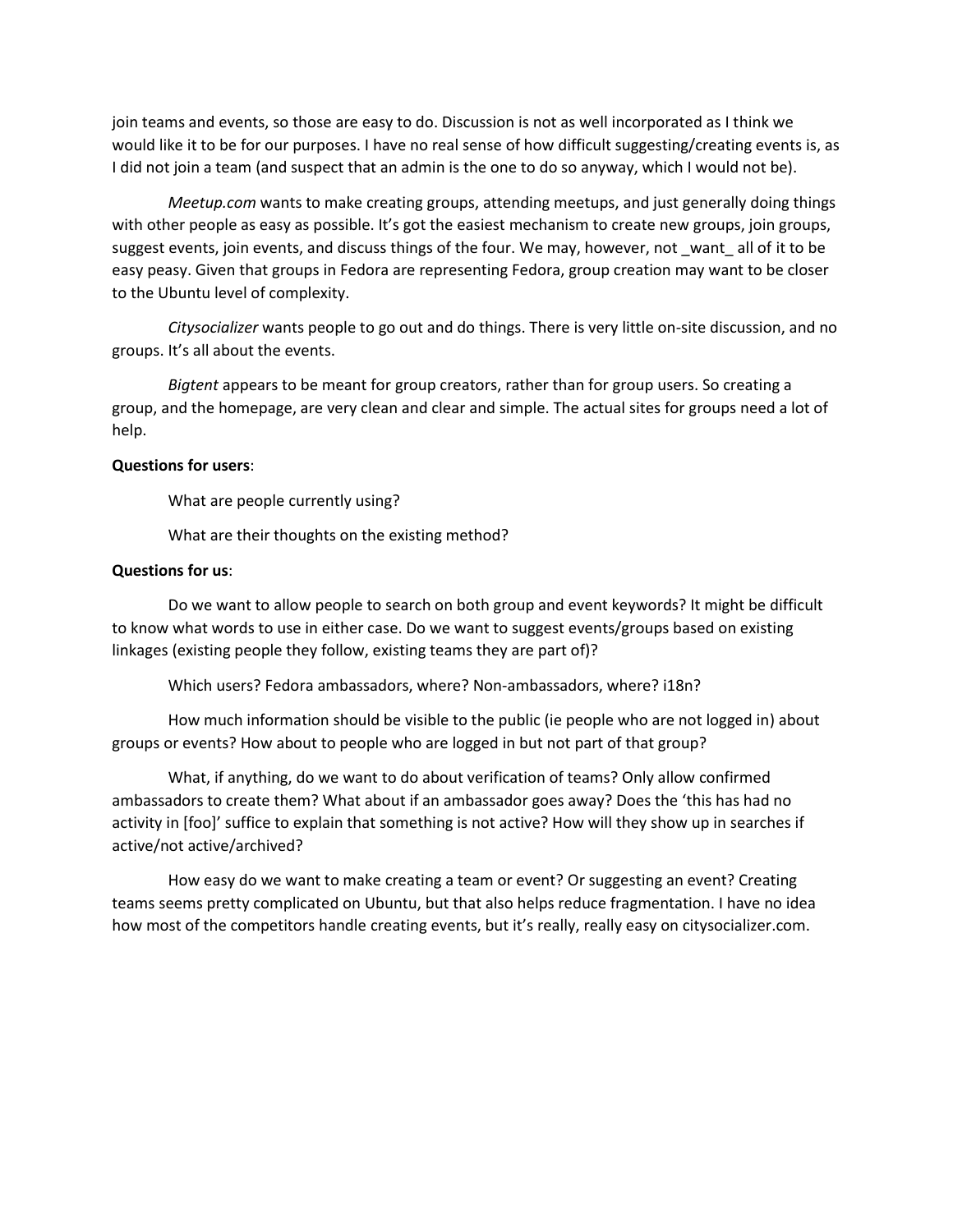|                | Loco.ubuntu.com                     | Meetup.com                        | Citysocializer.com                               | Bigtent.com                             |
|----------------|-------------------------------------|-----------------------------------|--------------------------------------------------|-----------------------------------------|
| Home           | Reasonably                          | Meetup defaults to                | Does a good job of explaining                    | Their home page is                      |
| page           | navigable. The                      | a search when not                 | why you might want to use                        | refreshingly simple. It                 |
|                | upcoming events                     | logged in. If you are             | this, although there is a _lot_                  | has a big search box                    |
|                | navigation map is                   | logged in, it shows               | of information at a first                        | over some women                         |
|                | perplexing in part                  | you your next event               | glance. Once you are logged                      | chatting (which may                     |
|                | because it also talks               | at the top of the                 | in, it becomes somewhat                          | suggest they expect                     |
|                | about social                        | page, followed by a               | more organized, although I                       | women and not men                       |
|                | messages. Not clear                 | search box, your                  | feel that there is still too                     | to use the site), an                    |
|                | why there are blog                  | meetups and then                  | much information on the                          | explanation of what                     |
|                | posts on the home                   | suggested meetups.                | page. I think the BuddyUp                        | the site is about and                   |
|                | page of the events                  | It seems overly busy              | feature is a little odd,                         | why you might want                      |
|                | page. Maybe they                    | to me, at least at the            | especially when I hadn't yet                     | to get involved, and a                  |
|                | are related to                      | end of a long day.                | put much in my profile to key                    | brief blurb explaining                  |
|                | events? Good                        | This may be due to a              | off. It makes it feel like a                     | that there is an app.                   |
|                | choice of top                       | combination of their              | dating site.                                     |                                         |
|                | navigation elements                 | red color scheme                  |                                                  |                                         |
|                | (both about and                     | and the size of the               |                                                  |                                         |
|                | how to are                          | browser I am using.               |                                                  |                                         |
|                | especially relevant),               |                                   |                                                  |                                         |
|                | but 'events' and                    |                                   |                                                  |                                         |
|                | 'meetings' are                      |                                   |                                                  |                                         |
|                | confusing when                      |                                   |                                                  |                                         |
|                | separate and not                    |                                   |                                                  |                                         |
|                | explained.                          |                                   |                                                  |                                         |
| <b>Finding</b> | Clicking on the large               | The result page for               | There aren't really any? You                     | After you search by                     |
| teams/gr       | map to find teams                   | meetup is                         | can add people to your                           | zip, you get a list of                  |
| oups           | results in a _very_                 | reasonable to                     | network, and you can see                         | matches. It is not clear                |
|                | difficult to interpret              | interpret. There are              | what's going on in your area                     | what 'best match'                       |
|                | list of teams. There                | a sane number of                  | or globally. But as far as I can                 | uses for its algorithm,                 |
|                | is no real clear<br>differentiation | results above the                 | tell, it's about events and                      | and the way they                        |
|                | between what is                     | fold, with names<br>and number of | people rather than specific<br>groups of people. | separate bits of<br>information doesn't |
|                | and is not an active                | members over a                    |                                                  | make for quick or easy                  |
|                | group, and the                      | photo from the                    |                                                  | interpretation. The                     |
|                | teams which have                    | group. For some                   |                                                  | amount of information                   |
|                | not been verified                   | reason, there is a                |                                                  | any group includes                      |
|                | are first for some                  | single slot above the             |                                                  | varies wildly. It's                     |
|                | reason.                             | fold which contains               |                                                  | difficult to tell from                  |
|                | (alphabetical?                      | a result that relates             |                                                  | looking if one might                    |
|                | Verified is after                   | to other groups of                |                                                  | want to join a group at                 |
|                | unverified) It is                   | mine, rather than                 |                                                  | this point. Users                       |
|                | highly unpleasant to                | the search terms I                |                                                  | would just have to                      |
|                | parse through this                  | used. I don't entirely            |                                                  | select a few to look at                 |
|                | list to figure out if               | know what                         |                                                  | to decide.                              |
|                | there is anything                   | 'recommended'                     |                                                  |                                         |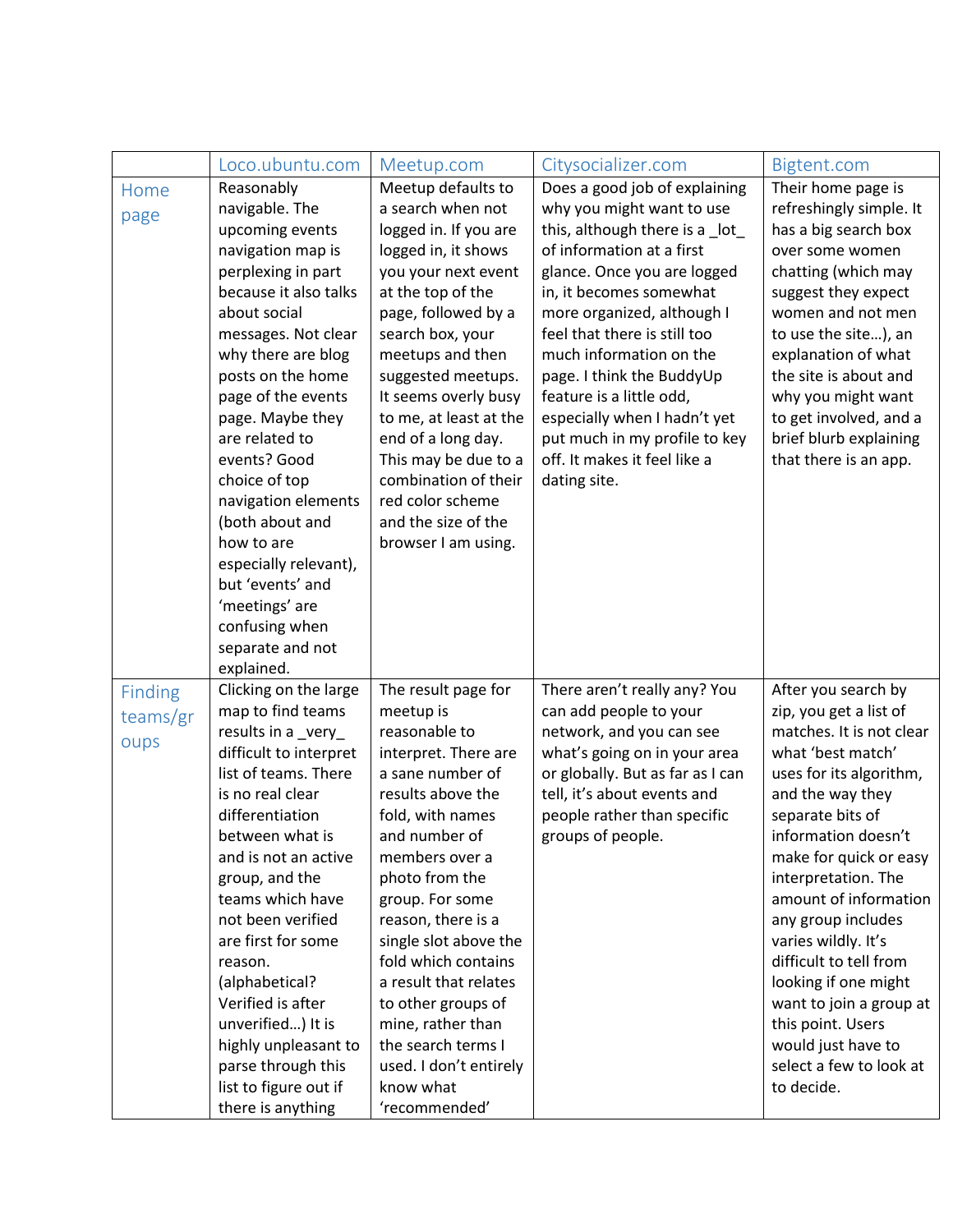|                                       | relevant to one's<br>location. Perhaps<br>allow more<br>narrowing down of<br>location past<br>continent?                                                                                                                                                                                                                                                                                                                                                                                                                                                                                                                                                                                                | means for a search<br>term, but it _is_<br>useful to let people<br>select their method<br>and know what is<br>currently in use.<br>I like that my next<br>event shows up at<br>the top of every<br>page if I am logged<br>in.                                                                                                         |                                                                                                                                                                                                                                                                                                                                                                                                                                                                                     | Some groups just<br>linked elsewhere,<br>rather than having<br>info on the site. That's<br>probably easier on the<br>people using the site,<br>but not for people<br>trying to find info. |
|---------------------------------------|---------------------------------------------------------------------------------------------------------------------------------------------------------------------------------------------------------------------------------------------------------------------------------------------------------------------------------------------------------------------------------------------------------------------------------------------------------------------------------------------------------------------------------------------------------------------------------------------------------------------------------------------------------------------------------------------------------|---------------------------------------------------------------------------------------------------------------------------------------------------------------------------------------------------------------------------------------------------------------------------------------------------------------------------------------|-------------------------------------------------------------------------------------------------------------------------------------------------------------------------------------------------------------------------------------------------------------------------------------------------------------------------------------------------------------------------------------------------------------------------------------------------------------------------------------|-------------------------------------------------------------------------------------------------------------------------------------------------------------------------------------------|
| <b>Finding</b><br>events/m<br>eetings | Events are public,<br>meetings are private<br>(in the lingo of<br>Ubuntu).<br>You can find events<br>either by clicking on<br>a pin in the lower<br>left-hand map or by<br>clicking on Events in<br>the top nav bar. This<br>will show you both<br>global (recurring)<br>events and events<br>for particular teams.<br>These are organized<br>by date, not<br>location, and while<br>there is a map<br>available there does<br>not appear to be<br>any way to limit the<br>results by a location.<br>Clicking on a specific<br>event will bring you<br>to it.<br>You can find<br>meetings by clicking<br>meetings in the top<br>nav bar. This is also<br>organized by date<br>with no way to<br>filter. | This is done either<br>by finding a group<br>you're interested in<br>and looking at their<br>events, or using the<br>'Calendar' search<br>function. The<br>Calendar search<br>function isn't a bad<br>way of handling this,<br>as you can enter<br>keywords, distance,<br>and location, and<br>then look at specific<br>time periods. | There's not much for<br>searching. Mind you, there<br>also weren't many events in<br>Boston. You can filter by<br>category and by date of event.<br>However, there does not<br>appear to be any way to filter<br>within category (and the<br>categories are large:<br>https://www.flickr.com/photo<br>s/wispfox/29730082261/in/al<br>bum-72157673872243535/<br>The site also suggests socials<br>in a sidebar, although I have<br>no idea what it's using for<br>those suggestions. | This was not separate<br>from finding a group.                                                                                                                                            |
| Joining<br>groups                     | Prominent button<br>on a team's page.<br>(although strangely<br>less so than the<br>'contact this team'                                                                                                                                                                                                                                                                                                                                                                                                                                                                                                                                                                                                 | Large obvious join<br>button both at the<br>top of a group's<br>page and down in                                                                                                                                                                                                                                                      | N/A                                                                                                                                                                                                                                                                                                                                                                                                                                                                                 | There is a big button<br>on the site, both in the<br>list of groups and in a<br>particular group.                                                                                         |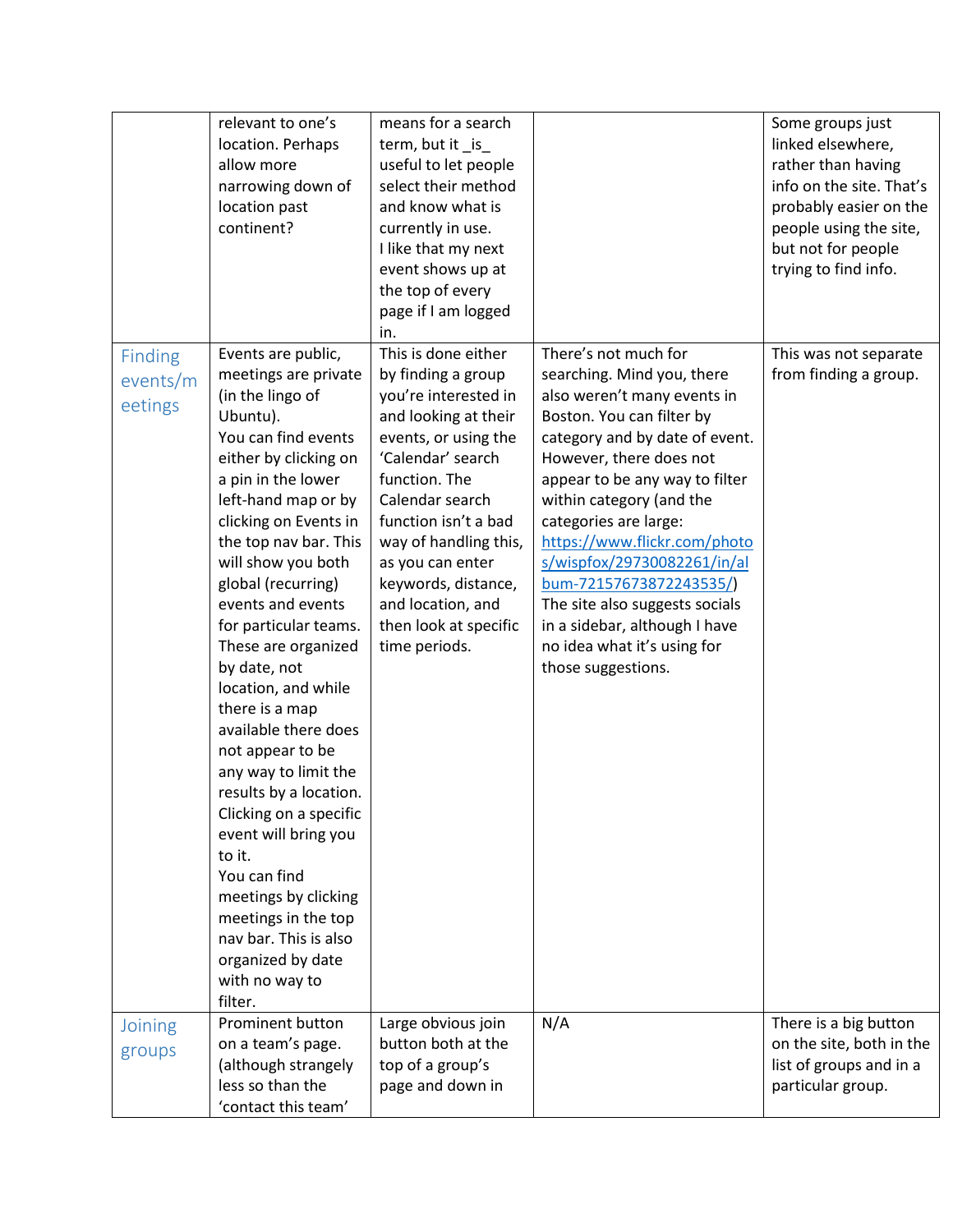|                  | button) You do                      | the photos of                       |                                  |                       |
|------------------|-------------------------------------|-------------------------------------|----------------------------------|-----------------------|
|                  | need to                             | members.                            |                                  |                       |
|                  | login/register before               |                                     |                                  |                       |
|                  | joining, however.                   |                                     |                                  |                       |
| Joining          | Not necessary, as                   | If you are already a                | When you've selected an          | Probably not separate |
| events/m         | information about                   | member of a group,                  | event to look at, there is a     | from joining a group. |
|                  | meetings and events                 | it's a simple 'RSVP'                | prominent 'join this social'     | Some groups just      |
| eetings          | is publicly available.              | option. If you are                  | button. (You can't see much      | listed locations for  |
|                  | That said, if it's a                | not, the button                     | about an event if you are not    | anyone to see, which  |
|                  | team meeting, it                    | instead says "Join                  | logged in)                       | therefore doesn't     |
|                  | just tells you the                  | and RSVP". Pretty                   | Clicking it asks users to cancel | require joining       |
|                  | channel to join and                 | easy to find.                       | their place if they can't make   | anything.             |
|                  | provides a link to                  |                                     | it, and then they need to        |                       |
|                  | join the freenode                   |                                     | confirm and join if they still   |                       |
|                  | IRC on the web. I                   |                                     | want to do so. _Very_easy to     |                       |
|                  | think the closest                   |                                     | join.                            |                       |
|                  | thing to joining is                 |                                     |                                  |                       |
|                  | joining the group                   |                                     |                                  |                       |
|                  | hosting a meeting or                |                                     |                                  |                       |
|                  | event.                              |                                     |                                  |                       |
| <b>Discussio</b> | There are mailing                   | You can comment                     | There are places to comment      | Couldn't find this.   |
| ns               | lists (not inline; link             | on events, groups                   | (and converse) on specific       |                       |
|                  | goes to sign up                     | can have polls, and                 | events, but otherwise it looks   |                       |
|                  | page), forums (also                 | groups can have                     | like conversation happens in     |                       |
|                  | not inline, but the                 | discussions/message                 | person and through direct        |                       |
|                  | link goes straight to               | boards (forums,                     | messaging.                       |                       |
|                  | them), and IRC (links               | basically). You can                 |                                  |                       |
|                  | to web IRC client).                 | also message people                 |                                  |                       |
|                  | There are also links                | directly. There does                |                                  |                       |
|                  | to the website and                  | not appear to be any                |                                  |                       |
|                  | wiki pages. At least,               | real-time                           |                                  |                       |
|                  | this is true for<br>verified teams. | conversation option<br>on the site. |                                  |                       |
|                  | Unverified only has                 |                                     |                                  |                       |
|                  | 'contact this team'                 |                                     |                                  |                       |
|                  | buttons.                            |                                     |                                  |                       |
| Creating/        | I cannot tell how                   | There is a "Suggest a               | Very easy to do. At least two    | No clue.              |
| suggestin        | this works without                  | new Meetup"                         | different mechanisms. One is     |                       |
|                  | joining a group (and                | option for groups                   | a brief version of the other.    |                       |
| g an             | possibly not even                   | one is a member of,                 | Brief:                           |                       |
| event            | then; perhaps only                  | which sends mail to                 | https://www.flickr.com/photo     |                       |
|                  | admins can do                       | organizers of the                   | s/wispfox/29057014293/in/al      |                       |
|                  | this?).                             | group. This is not an               | bum-72157673872243535/           |                       |
|                  |                                     | option if you are not               | longer: (2 screenshots)          |                       |
|                  |                                     | a member of a                       | https://www.flickr.com/photo     |                       |
|                  |                                     | group. I suspect that               | s/wispfox/29186858343/in/al      |                       |
|                  |                                     | one has to be an                    | bum-72157673872243535/           |                       |
|                  |                                     | organizer to add an                 | and                              |                       |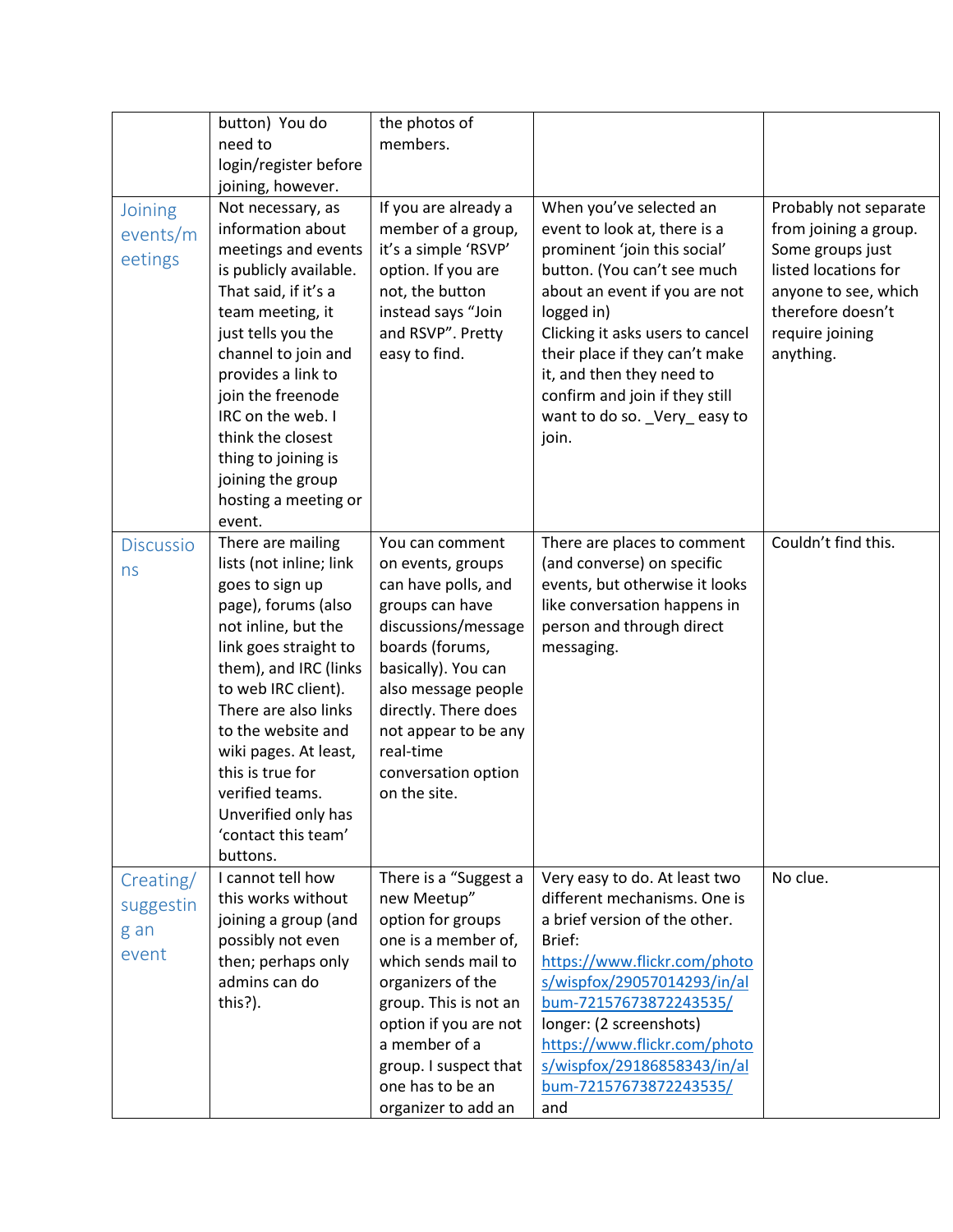|                                     |                                                                                                                                                                                                                                                                                                                                                                          | event, which I am                                                                                                                                                                                                                                                                                                                                                                                                                                                                                                                                                                           | https://www.flickr.com/photo |                                                                                                                                                                                                                                                                                                                                                                                                                                                              |
|-------------------------------------|--------------------------------------------------------------------------------------------------------------------------------------------------------------------------------------------------------------------------------------------------------------------------------------------------------------------------------------------------------------------------|---------------------------------------------------------------------------------------------------------------------------------------------------------------------------------------------------------------------------------------------------------------------------------------------------------------------------------------------------------------------------------------------------------------------------------------------------------------------------------------------------------------------------------------------------------------------------------------------|------------------------------|--------------------------------------------------------------------------------------------------------------------------------------------------------------------------------------------------------------------------------------------------------------------------------------------------------------------------------------------------------------------------------------------------------------------------------------------------------------|
|                                     |                                                                                                                                                                                                                                                                                                                                                                          | not.                                                                                                                                                                                                                                                                                                                                                                                                                                                                                                                                                                                        | s/wispfox/29777344496/in/al  |                                                                                                                                                                                                                                                                                                                                                                                                                                                              |
|                                     |                                                                                                                                                                                                                                                                                                                                                                          |                                                                                                                                                                                                                                                                                                                                                                                                                                                                                                                                                                                             | bum-72157673872243535/       |                                                                                                                                                                                                                                                                                                                                                                                                                                                              |
| Creating/<br>suggestin<br>g a group | Complicated! Not<br>sure of the interface<br>for this; may go on<br>behind the scenes.<br>See<br>https://wiki.ubuntu.<br>com/LoCoTeamHow<br>to<br>Definite goal to<br>keep sub-teams (eg:<br><b>Greater Boston</b><br>would be a sub-<br>team of<br>Massachusetts, and<br>that of the US and<br>that of NA)<br>aware/part of<br>what's going on in<br>their over-groups. | There is a "Start" a<br>meetup group link<br>at the top of every<br>page. Clicking it will<br>bring you to a<br>wizard to help you<br>create your new<br>group. It first asks<br>for location, then<br>topic (from existing<br>ones, it seems), then<br>the name<br>(suggested based on<br>the topic) and who<br>should join and<br>what it will do<br>(minimum length<br>required to<br>continue), and step<br>four says "What it<br>means to be a<br>Meetup<br>-Real, in-person<br>conversations<br>-Open and honest<br>intentions<br>-Always safe and<br>respectful<br>-Put your members | N/A                          | Creation of a group<br>appears to be very<br>easy, and is indeed<br>what I think the main<br>purpose of this site is.<br>I did not create an<br>account to see how it<br>works after the initial<br>stage.<br>Good job of explaining<br>things when they<br>become relevant. Not<br>sure why they require<br>people to tell them<br>where they heard of<br>them<br>https://www.flickr.co<br>m/photos/wispfox/29<br>804903046/in/album-<br>72157672661407220/ |
|                                     |                                                                                                                                                                                                                                                                                                                                                                          | first<br>We review all<br>Meetups based on<br>our Community<br>Guidelines." and                                                                                                                                                                                                                                                                                                                                                                                                                                                                                                             |                              |                                                                                                                                                                                                                                                                                                                                                                                                                                                              |
|                                     |                                                                                                                                                                                                                                                                                                                                                                          | requires you to<br>agree and continue<br>to actually make it.                                                                                                                                                                                                                                                                                                                                                                                                                                                                                                                               |                              |                                                                                                                                                                                                                                                                                                                                                                                                                                                              |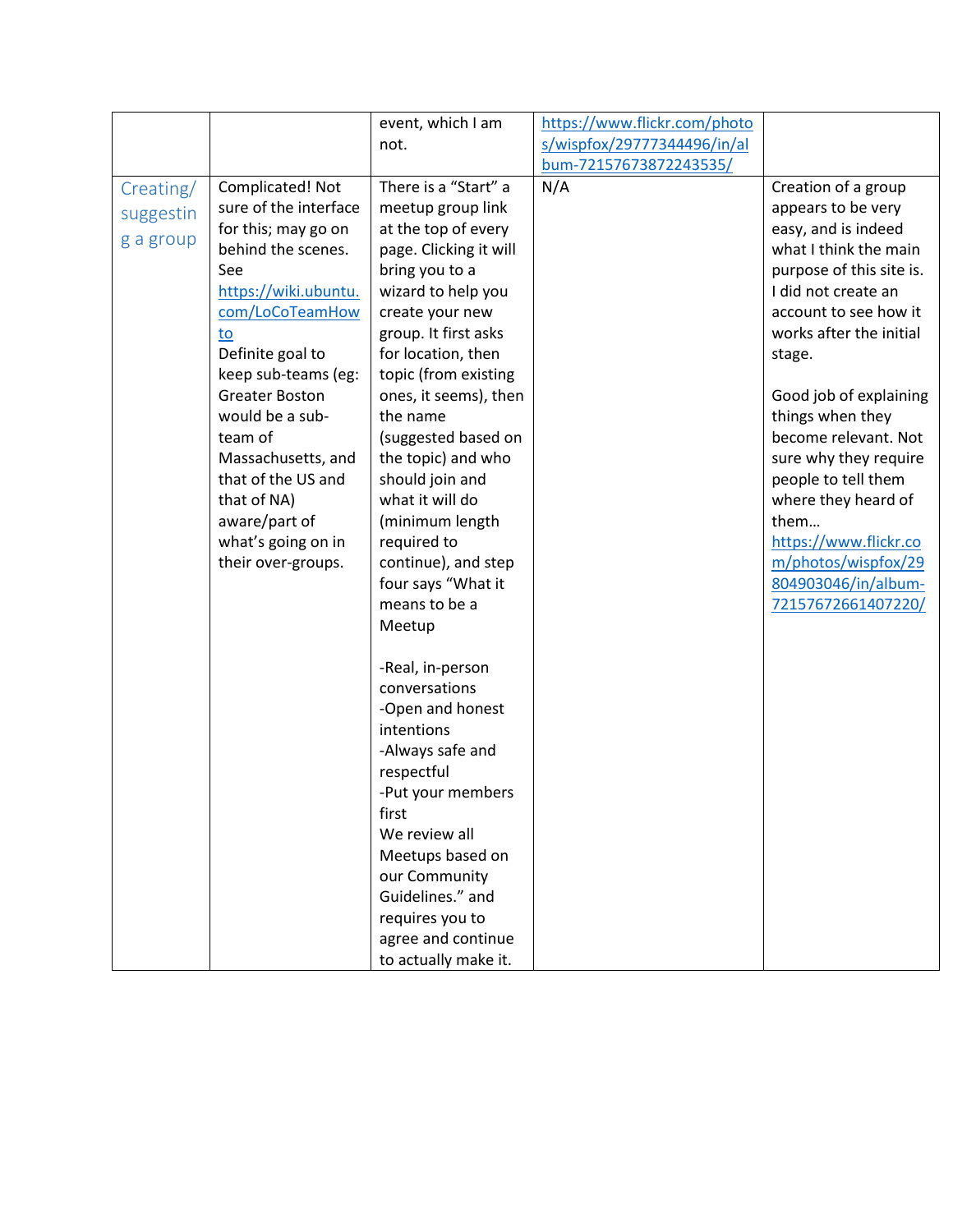## Structure of main page:



Loco.ubuntu.com, not logged in – grey is navigation, black is blog content

meetup.com, logged in – grey is navigation, light grey is 'next meeting' info, black is search results



Citysocializer.com, logged in – grey is navigation, light grey is activity feed, black is photos.



bigtent.com, not logged in – grey is navigation, light grey is 'why is this something that I should care about?', Dark grey is an ad for the app, and black is the photo splash at the top.

These structures are wildly different, although everyone has some sort of navigation across the top.

Bigtent's home page was much cleaner and easier to parse than the others.

#### Structure of event page:



ubuntu.com, not logged in – grey is navigation, Black is event description, light grey is photos, dark grey is map and address



Meetup.com, logged in – dark grey is navigation, light grey is info about the group, black is info about the event.



Citysocializer.com, logged in – dark grey is navigation, light grey is details of events and comments, black is event photos/categories/summary details